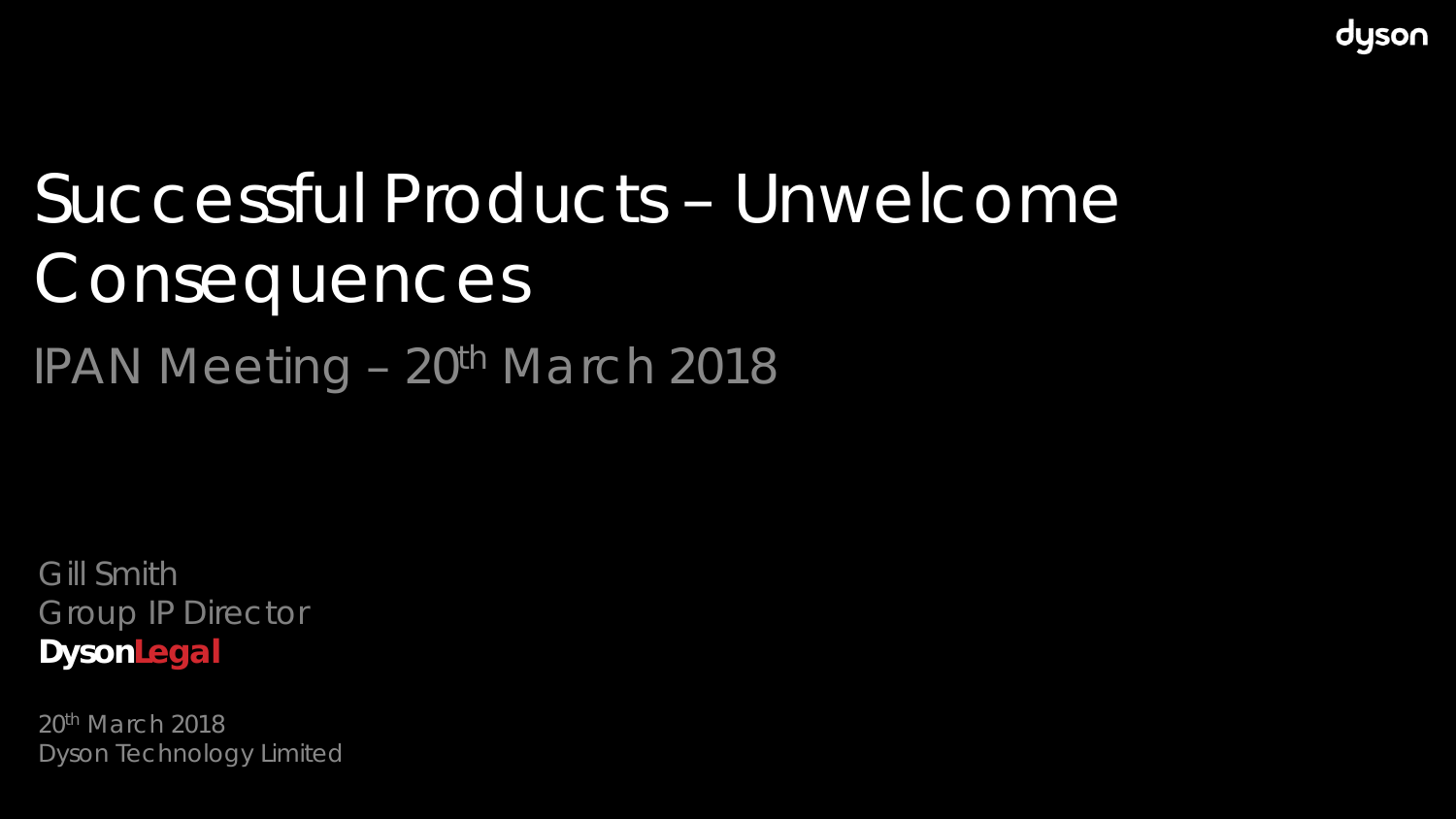Dyson's bladeless fans were launched in October 2009; copies were on the market by May 2010. All but a very few have been manufactured in China. Infringing products spread swiftly from China to other countries.

Sold through:

- Trade fairs especially Canton Fair
- Mass emails
- Listings on Alibaba.com and MadeInChina.com
- Bespoke websites

First copies were virtually exact replicas (but not trade mark). Designs morphed over time. Management started in-house: now have a China-specific

team plus a network of attorneys around the world managed by a UK-based lawfirm.

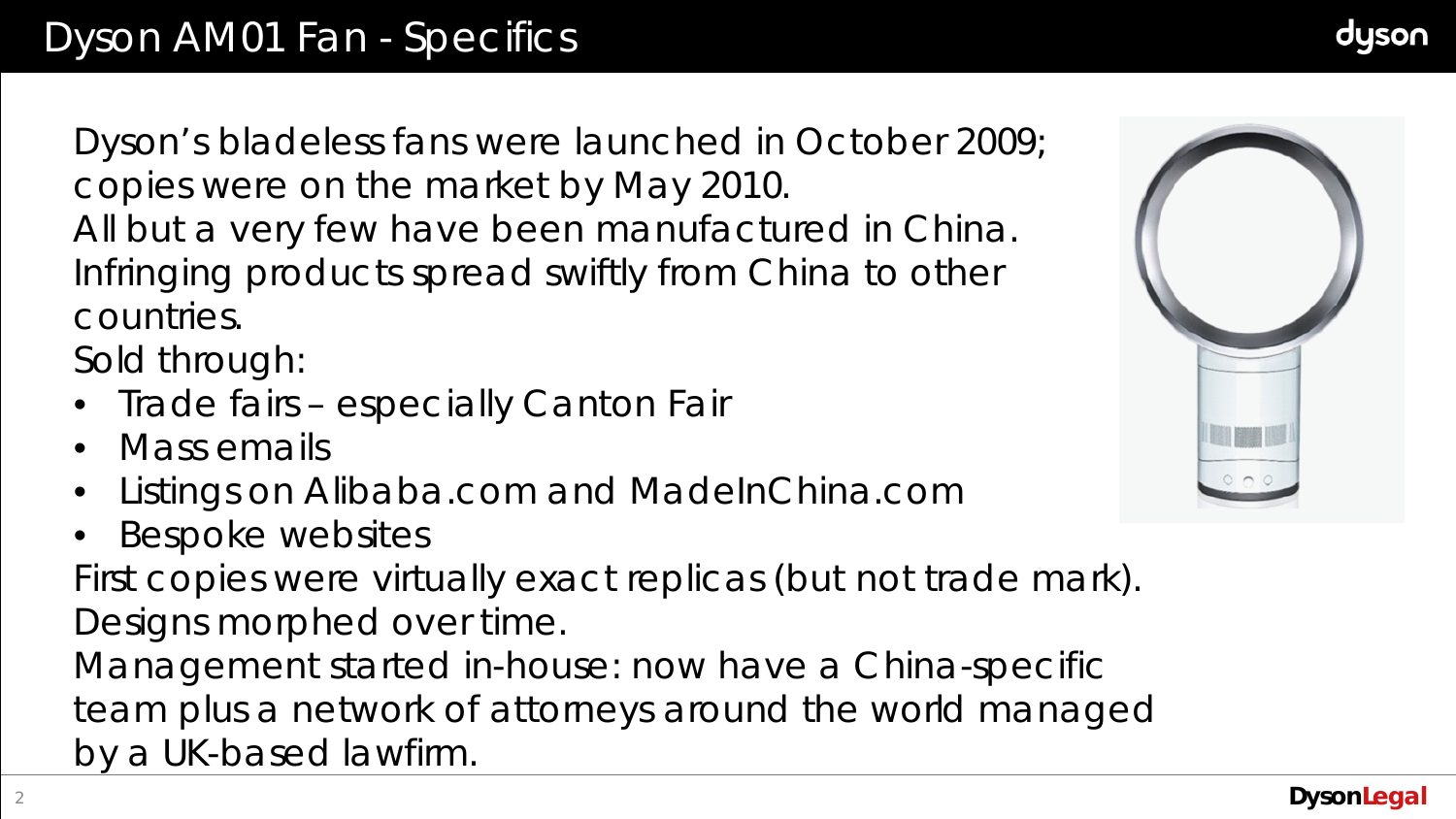# YOU NEED INFORMATION

- Private investigator network in China
- Is the target manufacturing or selling?
- Do they exhibit at trade shows?
- Can you buy a sample?
- What is their capacity?
- Look online for the product they produce
- Try to find individuals who are running the company
- Try to get a notarised purchase of the product being offered
- Factory inspections are quite normal in China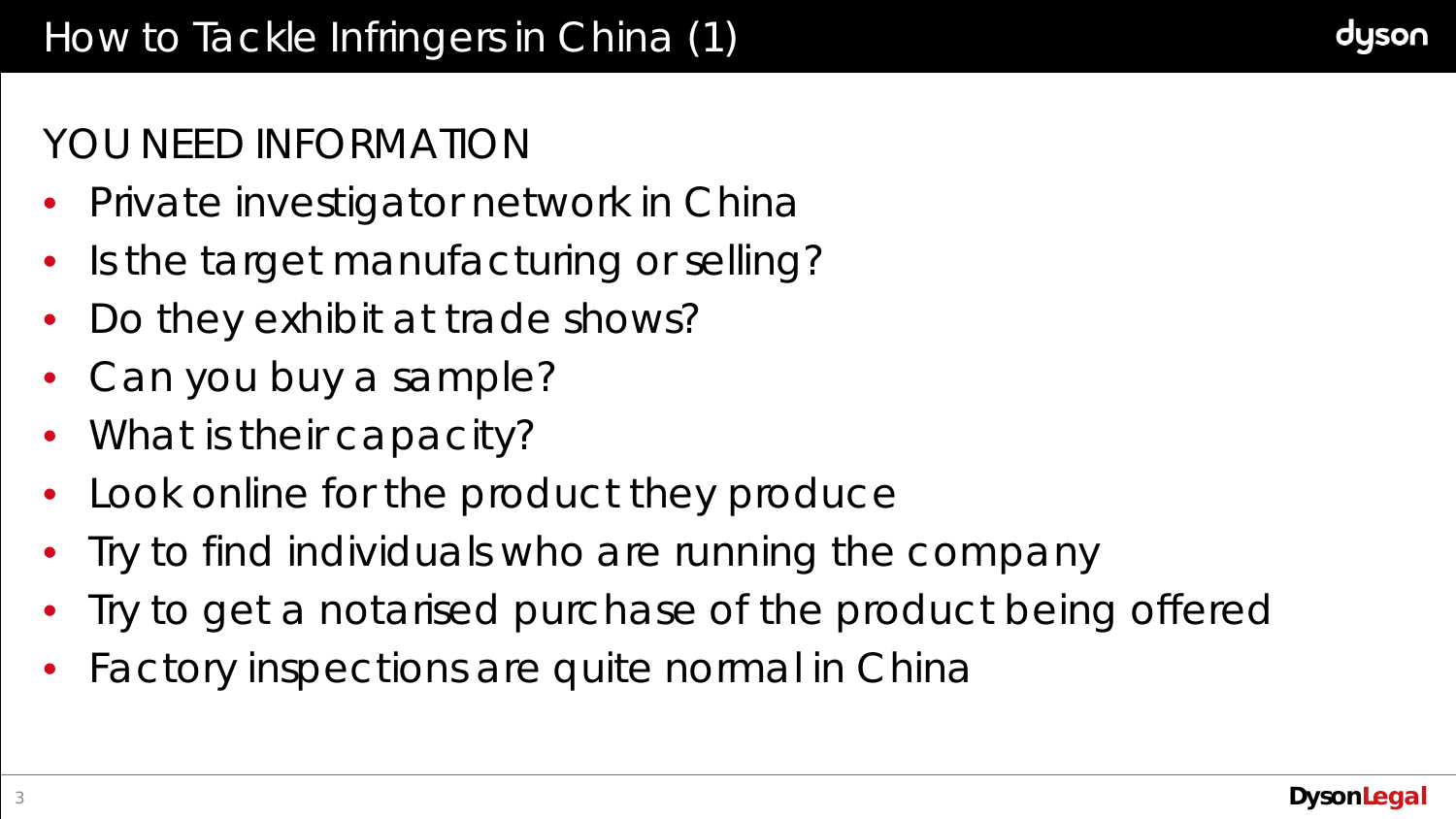

## Canton Fair

- Held April and October in Guangzhou
- Can get notaries in to certify what is being offered for sale
- Collect evidence: photographs, brochures, business cards
- IP Complaint Offices run by Guangzhou IP Office
- Can get infringing products taken down from stands in show

Many other trade shows have similar arrangements.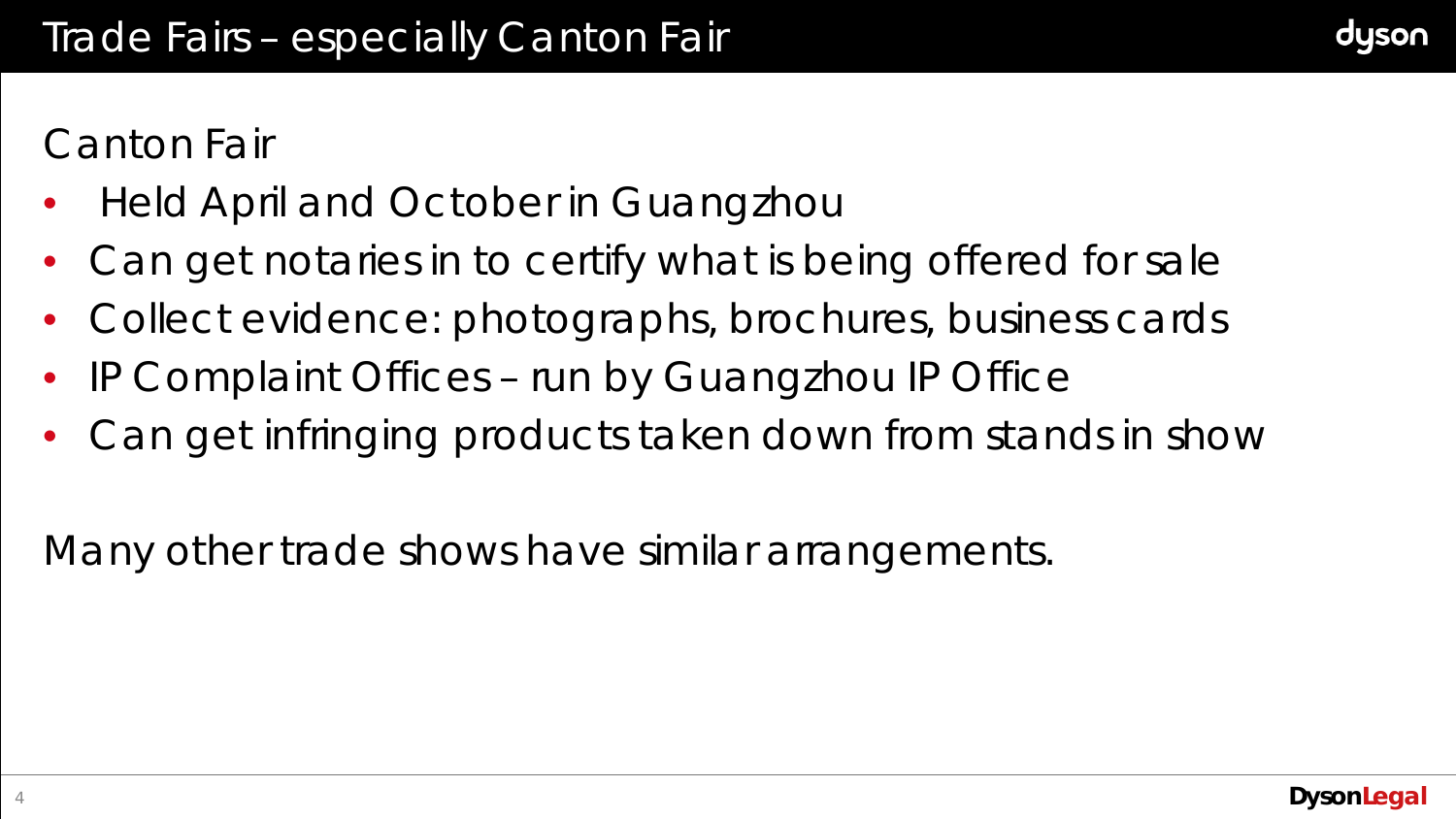## YOU NEED EVIDENCE

Pretty much everything has to be notarised You want:

- A sample product
- Evidence of who has sold it websites, receipts, brochures, etc
- Your IP rights
- Verification that the IP right is valid

Might need to:

- Apply to the court to have a raid carried out which will produce evidence
- Carry out a seizure at a port to detain goods destined for export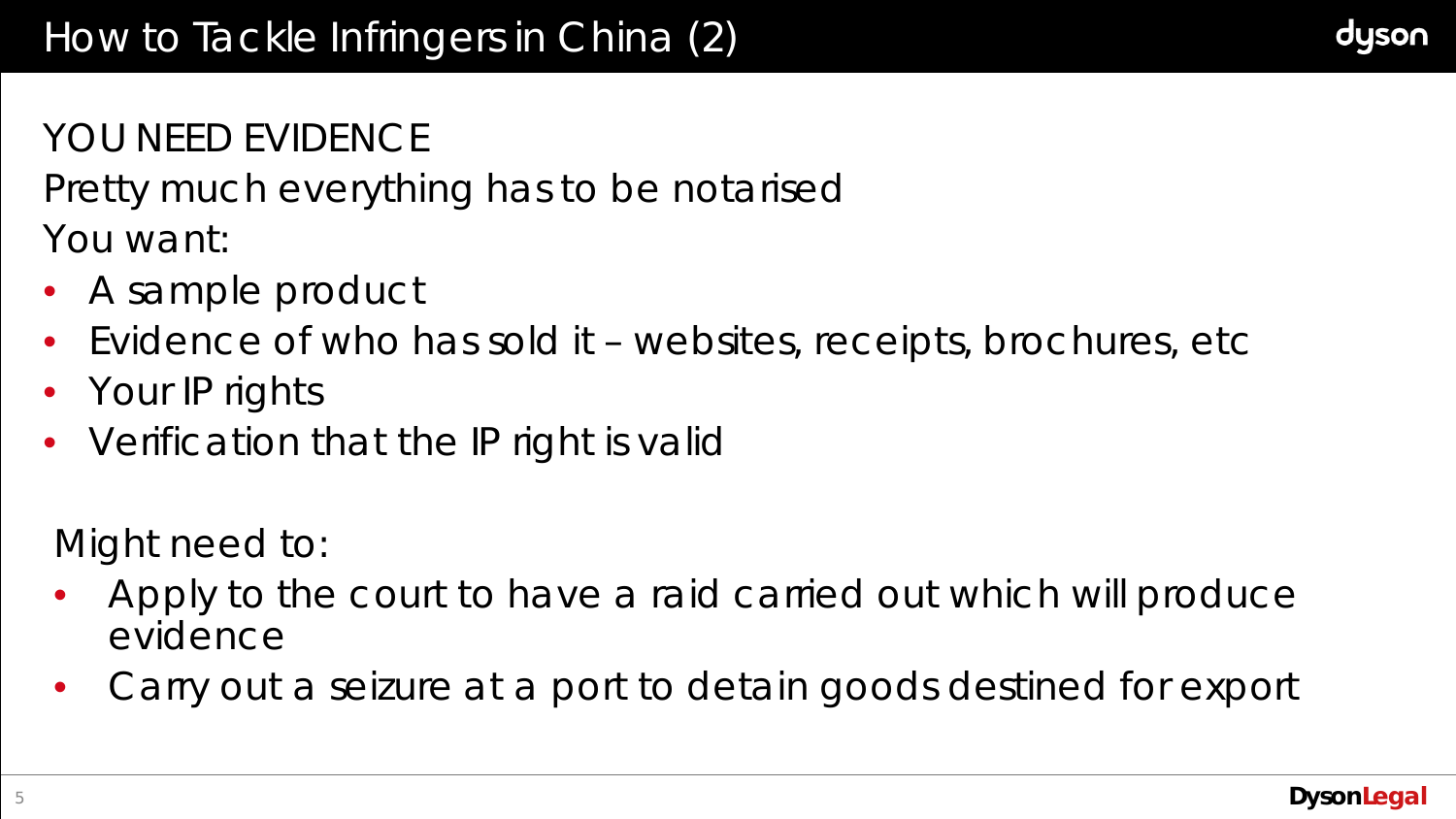

Lawsuits can be quite quick in China. But it's easy for a defendant to delay them by:

- Moving location
- Filing jurisdictional challenges
- Failing to attend hearings
- Filing invalidation actions

Decisions can also take a long time to be issued after the hearing.

Settlements are sometimes useful.

You can include in a settlement:

- Penalty clauses for repeat infringements
- Undertakings to destroy injection moulds
- Undertakings from individuals

Be prepared to forego at least some of your damages.

Don't expect massive damages anyway. Or costs.